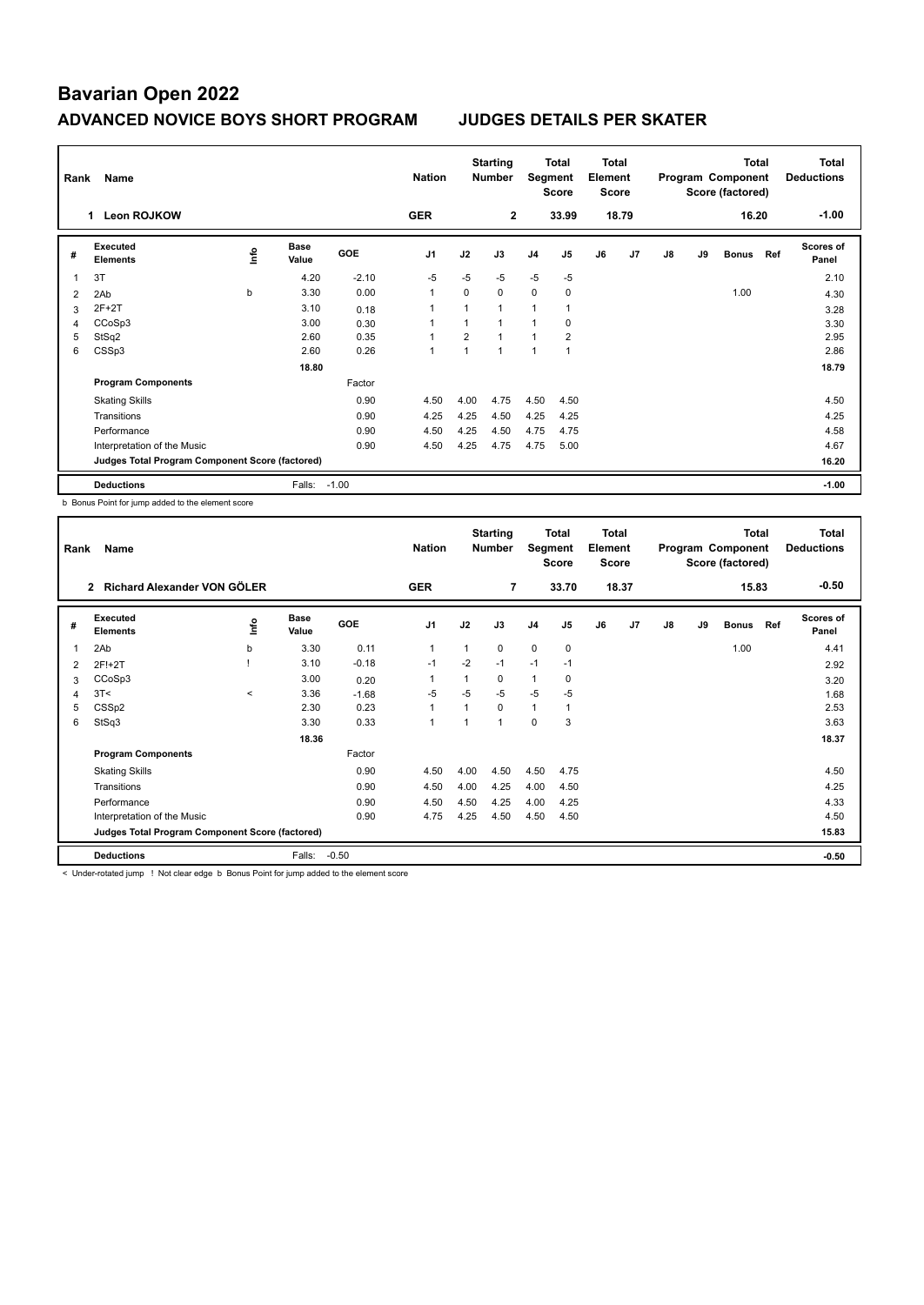| Name<br>Rank   |                                                 |      |                      |            |                |                | <b>Total</b><br><b>Starting</b><br>Total<br>Segment<br>Element<br><b>Number</b><br><b>Score</b><br>Score |                |                |    |                |    | Program Component<br>Score (factored) | <b>Total</b> | <b>Total</b><br><b>Deductions</b> |                           |
|----------------|-------------------------------------------------|------|----------------------|------------|----------------|----------------|----------------------------------------------------------------------------------------------------------|----------------|----------------|----|----------------|----|---------------------------------------|--------------|-----------------------------------|---------------------------|
|                | <b>Robert WILDT</b><br>3                        |      |                      |            | <b>GER</b>     |                | 9                                                                                                        |                | 33.49          |    | 18.76          |    |                                       | 15.23        |                                   | $-0.50$                   |
| #              | Executed<br><b>Elements</b>                     | lnfo | <b>Base</b><br>Value | <b>GOE</b> | J <sub>1</sub> | J2             | J3                                                                                                       | J <sub>4</sub> | J <sub>5</sub> | J6 | J <sub>7</sub> | J8 | J9                                    | <b>Bonus</b> | Ref                               | <b>Scores of</b><br>Panel |
| 1              | 2Ab                                             | b    | 3.30                 | $-0.88$    | -3             | $-4$           | $-3$                                                                                                     | $-2$           | $-2$           |    |                |    |                                       | 1.00         |                                   | 3.42                      |
| 2              | 3S                                              |      | 4.30                 | $-2.15$    | $-5$           | $-5$           | $-5$                                                                                                     | $-5$           | $-5$           |    |                |    |                                       |              |                                   | 2.15                      |
| 3              | CSSp3                                           |      | 2.60                 | 0.35       | $\mathbf 0$    | 2              | 1                                                                                                        | $\overline{1}$ | $\overline{2}$ |    |                |    |                                       |              |                                   | 2.95                      |
| $\overline{4}$ | $2Lz+2T$                                        |      | 3.40                 | 0.21       | $\overline{1}$ | $\overline{1}$ |                                                                                                          | 1              | 0              |    |                |    |                                       |              |                                   | 3.61                      |
| 5              | StSq3                                           |      | 3.30                 | 0.33       | 0              | 1              | 1                                                                                                        | 1              | 1              |    |                |    |                                       |              |                                   | 3.63                      |
| 6              | CCoSp3                                          |      | 3.00                 | 0.00       | 0              | $\Omega$       | $\Omega$                                                                                                 | 1              | $-1$           |    |                |    |                                       |              |                                   | 3.00                      |
|                |                                                 |      | 19.90                |            |                |                |                                                                                                          |                |                |    |                |    |                                       |              |                                   | 18.76                     |
|                | <b>Program Components</b>                       |      |                      | Factor     |                |                |                                                                                                          |                |                |    |                |    |                                       |              |                                   |                           |
|                | <b>Skating Skills</b>                           |      |                      | 0.90       | 4.25           | 4.00           | 4.75                                                                                                     | 4.50           | 4.25           |    |                |    |                                       |              |                                   | 4.33                      |
|                | Transitions                                     |      |                      | 0.90       | 3.75           | 4.00           | 4.25                                                                                                     | 4.00           | 3.50           |    |                |    |                                       |              |                                   | 3.92                      |
|                | Performance                                     |      |                      | 0.90       | 4.25           | 4.50           | 4.25                                                                                                     | 4.50           | 4.00           |    |                |    |                                       |              |                                   | 4.33                      |
|                | Interpretation of the Music                     |      |                      | 0.90       | 4.25           | 4.25           | 4.50                                                                                                     | 4.75           | 4.25           |    |                |    |                                       |              |                                   | 4.33                      |
|                | Judges Total Program Component Score (factored) |      |                      |            |                |                |                                                                                                          |                |                |    |                |    |                                       |              |                                   | 15.23                     |
|                | <b>Deductions</b>                               |      | Falls:               | $-0.50$    |                |                |                                                                                                          |                |                |    |                |    |                                       |              |                                   | $-0.50$                   |

b Bonus Point for jump added to the element score

| Rank | Name                                            |         |                      |            |                | <b>Starting</b><br><b>Nation</b><br><b>Number</b> |              |                |                | <b>Total</b><br><b>Total</b><br>Segment<br>Element<br><b>Score</b><br><b>Score</b> |                |    | Program Component<br>Score (factored) | <b>Total</b> | <b>Total</b><br><b>Deductions</b> |                           |
|------|-------------------------------------------------|---------|----------------------|------------|----------------|---------------------------------------------------|--------------|----------------|----------------|------------------------------------------------------------------------------------|----------------|----|---------------------------------------|--------------|-----------------------------------|---------------------------|
|      | 4 Soner ÖZTÜRK                                  |         |                      |            | <b>GER</b>     |                                                   | 1            |                | 31.31          |                                                                                    | 16.76          |    |                                       | 14.55        |                                   | 0.00                      |
| #    | Executed<br><b>Elements</b>                     | ١m      | <b>Base</b><br>Value | <b>GOE</b> | J <sub>1</sub> | J2                                                | J3           | J <sub>4</sub> | J <sub>5</sub> | J6                                                                                 | J <sub>7</sub> | J8 | J9                                    | <b>Bonus</b> | Ref                               | <b>Scores of</b><br>Panel |
| 1    | 3Sb                                             | b       | 4.30                 | $-1.43$    | -3             | $-4$                                              | $-3$         | $-5$           | $-2$           |                                                                                    |                |    |                                       | 1.00         |                                   | 3.87                      |
| 2    | CSSp3                                           |         | 2.60                 | 0.26       | $\mathbf{1}$   | 1                                                 | 0            | $\mathbf{1}$   | $\mathbf{1}$   |                                                                                    |                |    |                                       |              |                                   | 2.86                      |
| 3    | 1T<<*+COMBO                                     | $\star$ | 0.00                 | 0.00       |                |                                                   |              |                |                |                                                                                    |                |    |                                       |              |                                   | 0.00                      |
| 4    | StSq3                                           |         | 3.30                 | 0.33       | 1              |                                                   | 1            | 0              |                |                                                                                    |                |    |                                       |              |                                   | 3.63                      |
| 5    | 2Ab                                             | b       | 3.30                 | $-1.10$    | $-3$           | $-4$                                              | $-3$         | $-4$           | $-3$           |                                                                                    |                |    |                                       | 1.00         |                                   | 3.20                      |
| 6    | FCCoSp3                                         |         | 3.00                 | 0.20       | $\overline{1}$ | 0                                                 | $\mathbf{1}$ | 1              | $\mathbf 0$    |                                                                                    |                |    |                                       |              |                                   | 3.20                      |
|      |                                                 |         | 16.50                |            |                |                                                   |              |                |                |                                                                                    |                |    |                                       |              |                                   | 16.76                     |
|      | <b>Program Components</b>                       |         |                      | Factor     |                |                                                   |              |                |                |                                                                                    |                |    |                                       |              |                                   |                           |
|      | <b>Skating Skills</b>                           |         |                      | 0.90       | 4.50           | 3.50                                              | 4.50         | 4.25           | 3.75           |                                                                                    |                |    |                                       |              |                                   | 4.17                      |
|      | Transitions                                     |         |                      | 0.90       | 4.00           | 3.50                                              | 4.25         | 4.25           | 3.50           |                                                                                    |                |    |                                       |              |                                   | 3.92                      |
|      | Performance                                     |         |                      | 0.90       | 4.25           | 3.50                                              | 4.25         | 4.50           | 3.75           |                                                                                    |                |    |                                       |              |                                   | 4.08                      |
|      | Interpretation of the Music                     |         |                      | 0.90       | 4.50           | 3.50                                              | 4.50         | 4.00           | 3.50           |                                                                                    |                |    |                                       |              |                                   | 4.00                      |
|      | Judges Total Program Component Score (factored) |         |                      |            |                |                                                   |              |                |                |                                                                                    |                |    |                                       |              |                                   | 14.55                     |
|      | <b>Deductions</b>                               |         |                      |            |                |                                                   |              |                |                |                                                                                    |                |    |                                       |              |                                   | 0.00                      |

<< Downgraded jump \* Invalid element b Bonus Point for jump added to the element score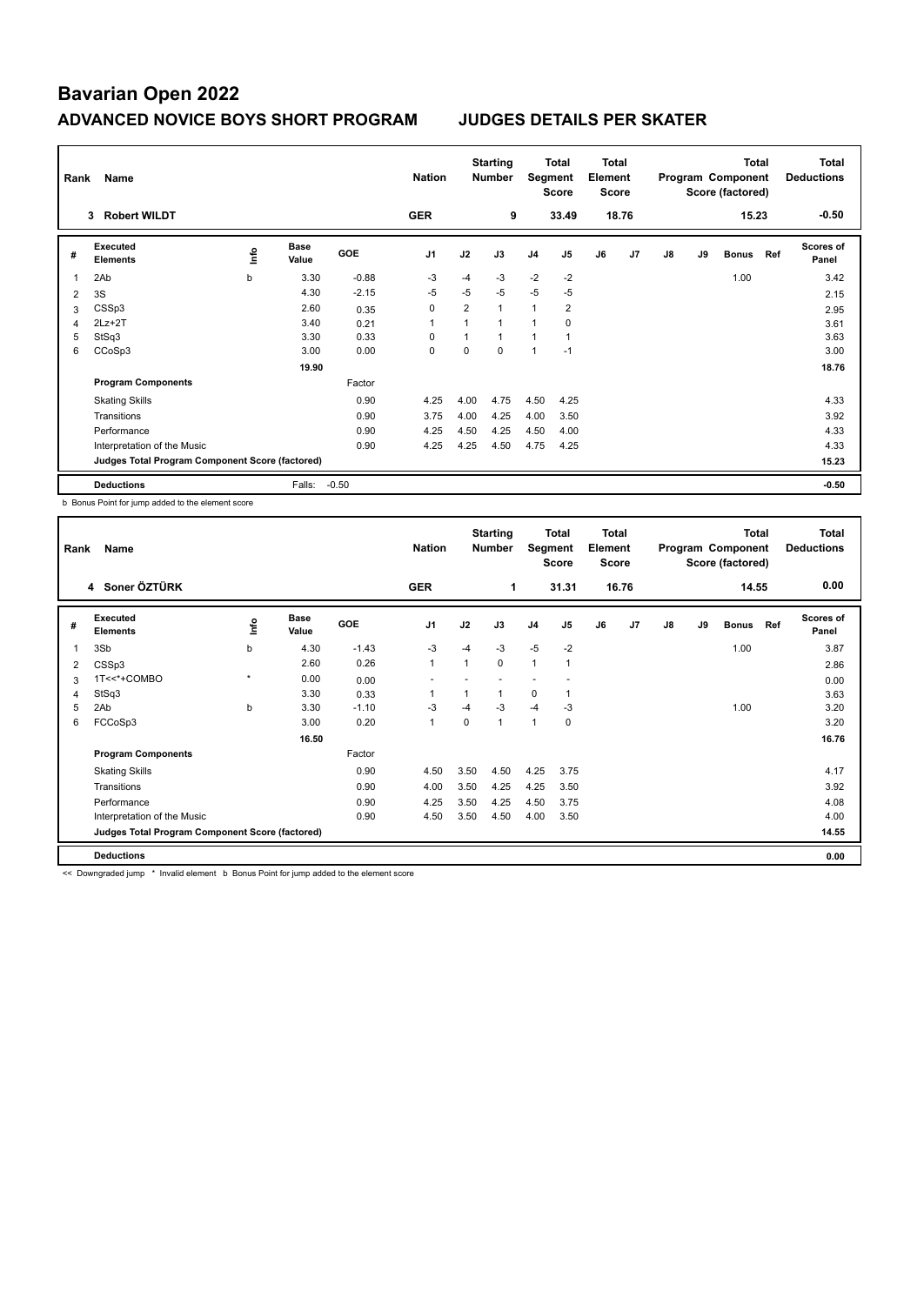| Rank           | Name                                            |         |                      |            | <b>Nation</b>  |             | <b>Starting</b><br><b>Number</b> | Segment        | Total<br>Score | <b>Total</b><br>Element<br><b>Score</b> |       |    |    | <b>Total</b><br>Program Component<br>Score (factored) |     | <b>Total</b><br><b>Deductions</b> |
|----------------|-------------------------------------------------|---------|----------------------|------------|----------------|-------------|----------------------------------|----------------|----------------|-----------------------------------------|-------|----|----|-------------------------------------------------------|-----|-----------------------------------|
|                | <b>Lukas LUFT</b><br>5.                         |         |                      |            | <b>GER</b>     |             | 3                                |                | 28.27          |                                         | 13.99 |    |    | 14.78                                                 |     | $-0.50$                           |
| #              | <b>Executed</b><br><b>Elements</b>              | ۴ů      | <b>Base</b><br>Value | <b>GOE</b> | J <sub>1</sub> | J2          | J3                               | J <sub>4</sub> | J <sub>5</sub> | J6                                      | J7    | J8 | J9 | <b>Bonus</b>                                          | Ref | Scores of<br>Panel                |
| 1              | 2Ab                                             | b       | 3.30                 | 0.11       | $\mathbf 1$    | 1           | 0                                | $\mathbf 0$    | $\mathbf 0$    |                                         |       |    |    | 1.00                                                  |     | 4.41                              |
| $\overline{2}$ | 3S<<                                            | <<      | 1.30                 | $-0.65$    | $-4$           | $-5$        | $-5$                             | $-5$           | $-5$           |                                         |       |    |    |                                                       |     | 0.65                              |
| 3              | CCoSp3                                          |         | 3.00                 | 0.00       | 0              | 0           | 0                                | 1              | $-1$           |                                         |       |    |    |                                                       |     | 3.00                              |
| 4              | $2F+2T$                                         |         | 3.10                 | 0.06       | $\mathbf{1}$   | 0           | $\Omega$                         | 1              | 0              |                                         |       |    |    |                                                       |     | 3.16                              |
| 5              | SSp2*                                           | $\star$ | 0.00                 | 0.00       |                |             |                                  |                |                |                                         |       |    |    |                                                       |     | 0.00                              |
| 6              | StSq2                                           |         | 2.60                 | 0.17       | $\overline{1}$ | $\mathbf 0$ | $\mathbf 0$                      | 1              | $\overline{1}$ |                                         |       |    |    |                                                       |     | 2.77                              |
|                |                                                 |         | 13.30                |            |                |             |                                  |                |                |                                         |       |    |    |                                                       |     | 13.99                             |
|                | <b>Program Components</b>                       |         |                      | Factor     |                |             |                                  |                |                |                                         |       |    |    |                                                       |     |                                   |
|                | <b>Skating Skills</b>                           |         |                      | 0.90       | 4.25           | 4.00        | 4.25                             | 4.50           | 3.50           |                                         |       |    |    |                                                       |     | 4.17                              |
|                | Transitions                                     |         |                      | 0.90       | 4.50           | 3.75        | 4.00                             | 4.75           | 3.25           |                                         |       |    |    |                                                       |     | 4.08                              |
|                | Performance                                     |         |                      | 0.90       | 4.25           | 3.75        | 3.75                             | 4.75           | 3.75           |                                         |       |    |    |                                                       |     | 3.92                              |
|                | Interpretation of the Music                     |         |                      | 0.90       | 4.50           | 4.00        | 4.25                             | 5.00           | 3.50           |                                         |       |    |    |                                                       |     | 4.25                              |
|                | Judges Total Program Component Score (factored) |         |                      |            |                |             |                                  |                |                |                                         |       |    |    |                                                       |     | 14.78                             |
|                | <b>Deductions</b>                               |         | Falls:               | $-0.50$    |                |             |                                  |                |                |                                         |       |    |    |                                                       |     | $-0.50$                           |

<< Downgraded jump \* Invalid element b Bonus Point for jump added to the element score

| Rank           | Name                                            |      |               |         | <b>Nation</b>  |      | <b>Starting</b><br><b>Number</b> | Segment        | <b>Total</b><br><b>Score</b> | <b>Total</b><br>Element<br><b>Score</b> |       |    |    | <b>Total</b><br>Program Component<br>Score (factored) | <b>Total</b><br><b>Deductions</b> |
|----------------|-------------------------------------------------|------|---------------|---------|----------------|------|----------------------------------|----------------|------------------------------|-----------------------------------------|-------|----|----|-------------------------------------------------------|-----------------------------------|
|                | <b>Patrick CHAU</b><br>6                        |      |               |         | <b>GER</b>     |      | 6                                |                | 27.93                        |                                         | 13.45 |    |    | 14.48                                                 | 0.00                              |
| #              | Executed<br><b>Elements</b>                     | lnfo | Base<br>Value | GOE     | J <sub>1</sub> | J2   | J3                               | J <sub>4</sub> | J <sub>5</sub>               | J6                                      | J7    | J8 | J9 | Ref                                                   | <b>Scores of</b><br>Panel         |
| 1              | 1A                                              |      | 1.10          | 0.00    | $\mathbf 0$    | 1    | 0                                | $\mathbf 0$    | $\mathbf 0$                  |                                         |       |    |    |                                                       | 1.10                              |
| 2              | 2Fq+2Loq                                        | q    | 3.50          | $-0.90$ | $-3$           | -5   | $-5$                             | $-5$           | -5                           |                                         |       |    |    |                                                       | 2.60                              |
| 3              | 2Lzq                                            | q    | 2.10          | $-0.42$ | $-2$           | $-2$ | $-1$                             | $-2$           | $-2$                         |                                         |       |    |    |                                                       | 1.68                              |
| $\overline{4}$ | CSS <sub>p2</sub>                               |      | 2.30          | 0.00    | 0              | 0    | 0                                | $-1$           | 0                            |                                         |       |    |    |                                                       | 2.30                              |
| 5              | StSq2                                           |      | 2.60          | 0.17    | $\Omega$       | $-1$ | 1                                | $\mathbf{1}$   | $\overline{2}$               |                                         |       |    |    |                                                       | 2.77                              |
| 6              | CCoSp3                                          |      | 3.00          | 0.00    | $\mathbf 0$    | $-1$ | $-1$                             | $\mathbf{1}$   | $\mathbf{1}$                 |                                         |       |    |    |                                                       | 3.00                              |
|                |                                                 |      | 14.60         |         |                |      |                                  |                |                              |                                         |       |    |    |                                                       | 13.45                             |
|                | <b>Program Components</b>                       |      |               | Factor  |                |      |                                  |                |                              |                                         |       |    |    |                                                       |                                   |
|                | <b>Skating Skills</b>                           |      |               | 0.90    | 4.00           | 4.00 | 4.25                             | 4.00           | 4.50                         |                                         |       |    |    |                                                       | 4.08                              |
|                | Transitions                                     |      |               | 0.90    | 4.00           | 3.75 | 4.00                             | 3.75           | 4.25                         |                                         |       |    |    |                                                       | 3.92                              |
|                | Performance                                     |      |               | 0.90    | 4.00           | 3.50 | 3.75                             | 4.00           | 4.50                         |                                         |       |    |    |                                                       | 3.92                              |
|                | Interpretation of the Music                     |      |               | 0.90    | 4.00           | 3.75 | 4.25                             | 4.25           | 4.75                         |                                         |       |    |    |                                                       | 4.17                              |
|                | Judges Total Program Component Score (factored) |      |               |         |                |      |                                  |                |                              |                                         |       |    |    |                                                       | 14.48                             |
|                | <b>Deductions</b>                               |      |               |         |                |      |                                  |                |                              |                                         |       |    |    |                                                       | 0.00                              |

q Jump landed on the quarter